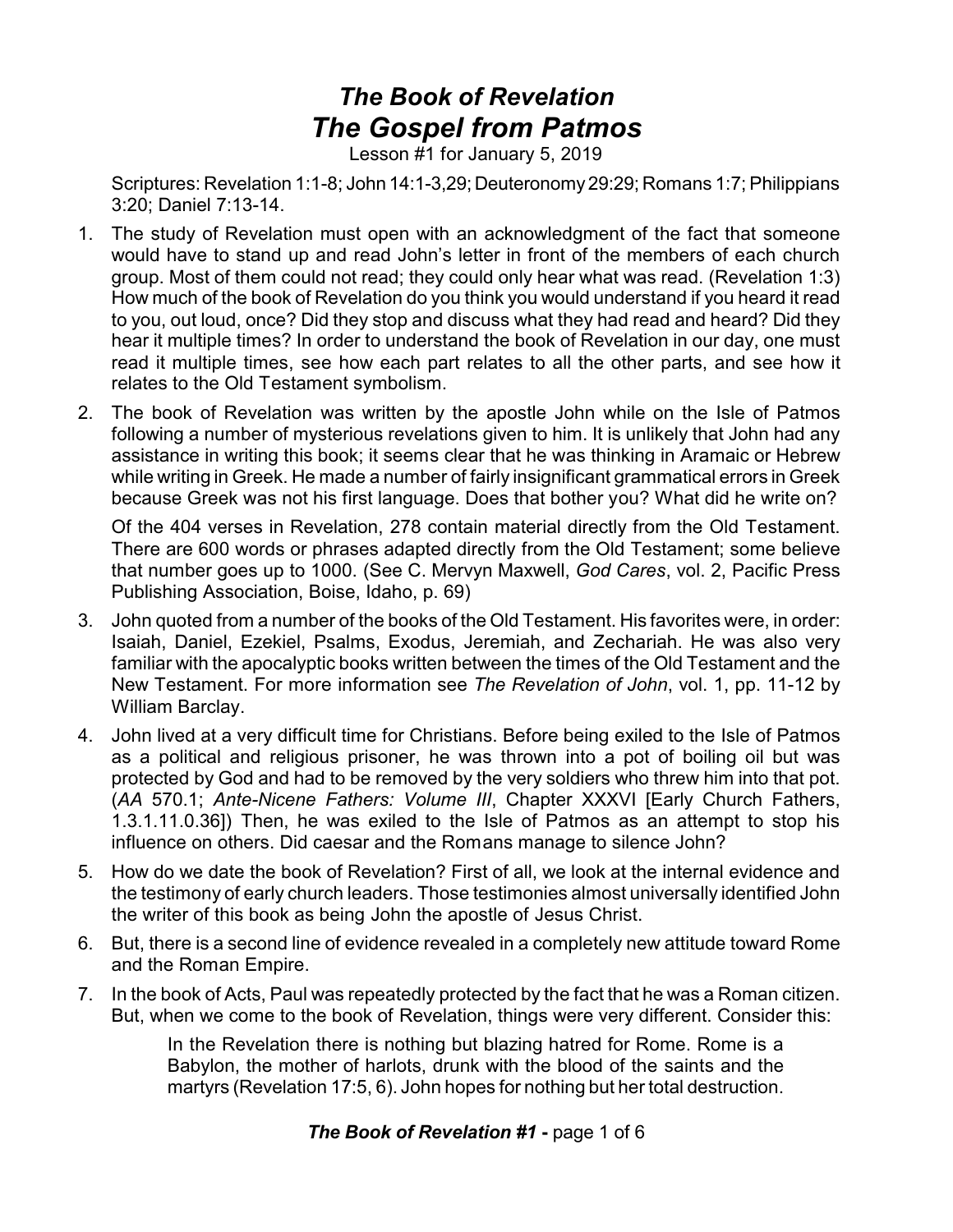The explanation of this change in attitude lies in the wide development of Caesar worship which, with its accompanying persecution, is the background of the Revelation.—Barclay, W. (Ed.). (1976). *The Revelation of John*\* (vol. 1, p. 15). Philadelphia: The Westminster John Knox Press.

- 8. By the time John was writing the book of Revelation, there had been a huge change in the attitude of the Roman government toward other religions. It was not their intent to do away with other religions, but instead, to superimpose the worship of Rome and the caesars on top of those other religions. Originally, the idea was to worship Rome. But, before long, that worship began to focus on the caesars. In its earliest stages, this worship was promoted by the citizens themselves. They chose to worship not only Rome, but also Julius Caesar, the first caesar to be worshiped.
- 9. Caesar Augustus who died in A.D. 14 allowed that. Tiberius Caesar who ruled from A.D.14 to 37 could not halt the caesar worship; but, he forbade temples or priest to be appointed to worship him.
- 10. Caligula who ruled from A.D. 37 to 41 was an epileptic, a madman, and a megalomaniac. He insisted that he, personally, be worshiped. Prior to his day, the Jews had always been exempted from worshiping Rome or the caesars. However, Caligula tried to force it on the Jews as well as other subjugated peoples. Fortunately, he died before he could enforce that ruling. Caligula was succeeded by Claudius who ruled from A.D. 41 to 54 and who completely reversed those insane policies of his predecessor.
- 11. Nero ruled from A.D. 54 to 68. While he persecuted Christians, he never took his own "divinity" seriously and did nothing to insist on caesar worship. He was only looking for scapegoats because of the great fire in Rome which he himself had started.
- 12. After Nero died, there were three emperors in 18 months: Galba, Otto, and Vitellius. There was no time during those brief reigns to talk about caesar worship.
- 13. The next two emperors, Vespasian who ruled from A.D. 69 to 79 and his son Titus who ruled from A.D. 79 to 81, were wise rulers and made no insistence on caesar worship. These were the caesars who first surrounded and, then later, destroyed Jerusalem. Then came Domitian who ruled from A.D. 81 to 96. He brought a complete change. He was a devil. He was a cold-blooded persecutor and demanded caesar worship. Whereas Caligula was an insane devil, Domitian was a sane devil. He insisted on the worship of Titus and Vespasian. And he insisted in many different ways that he be recognized as a *god*. So, what were Christians to do? Christians were regarded as outlaws to be hunted down and killed. For more details see William Barclay's (1976) *The Revelation of John* (vol. 1, p. 14- 20). Philadelphia: The Westminster John Knox Press.
- 14. The book of Revelation is end-oriented. By that, we mean that the emphasis was always on the end of each vision–the second coming of Jesus Christ and beyond.
- 15. Read Revelation 1:1-2. While written in very apocalyptic language which would have been unintelligible to the Roman soldiers on Patmos, it is all about how God wins the great controversy by revealing the truth about His character and His government through Jesus Christ. *Apokalupsis*, the Greek title of Revelation, means an "unveiling" or "uncovering" and it is an uncovering of Jesus Christ. It is both *from* Jesus and *about* Him. It is His Selfrevelation to His people down through the generations from the time of His ascension until His second coming. He is the central Figure of the entire book. The book begins with Him (Revelation 1:5-8) and ends with Him. (Revelation 22:12-16)

## *The Book of Revelation #1* **-** page 2 of 6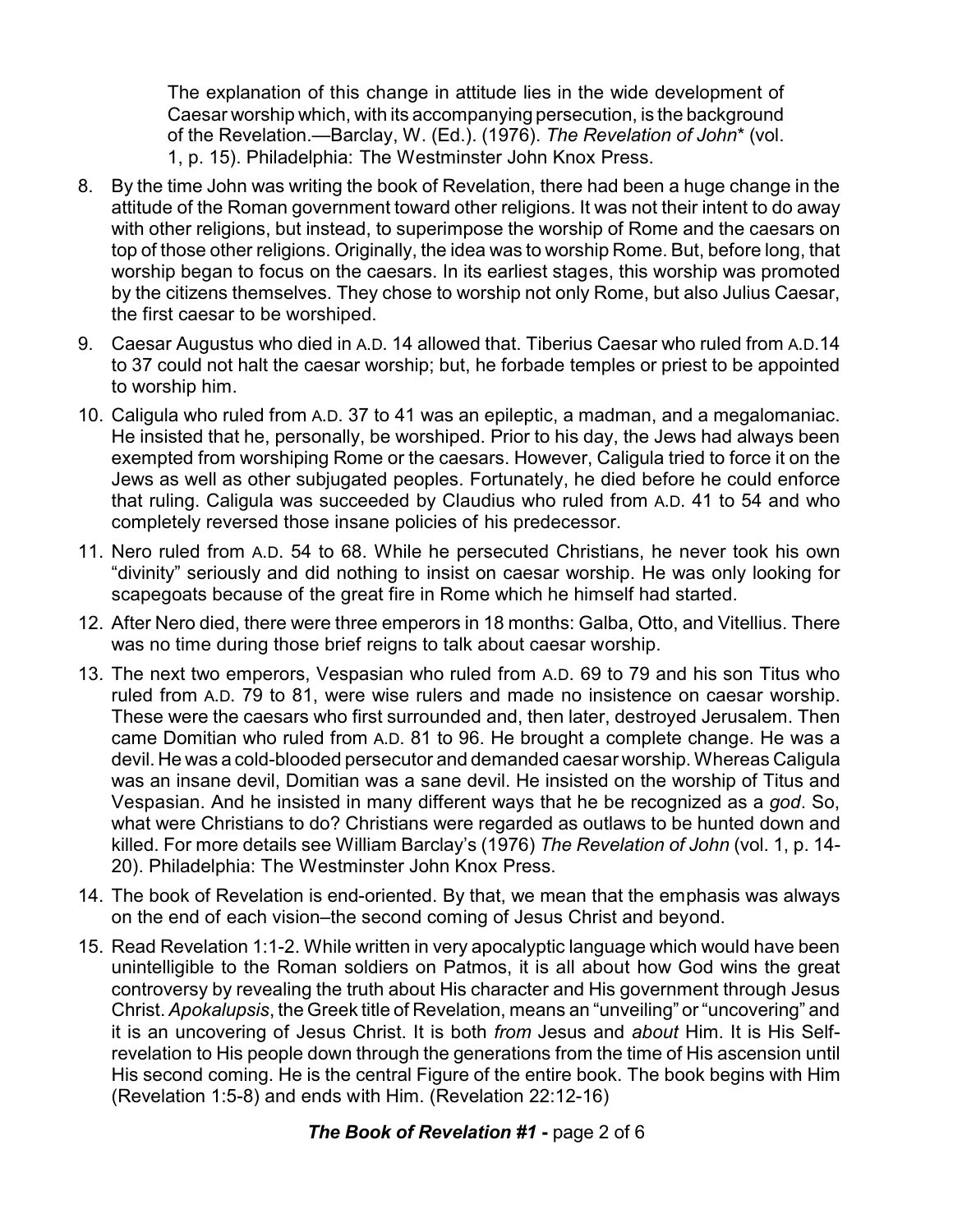- 16. Virtually all Christians recognize that the Gospels are the story of Jesus's time on this earth. The books of Acts and Revelation pick up that story and extend it to the third coming of Jesus. The millennium and the third coming are mentioned only in the book of Revelation. The books of Revelation and Hebrews further enlighten us by talking about the ministry of Jesus Christ in the heavenly sanctuary.
- 17. While this point is disputed by some, we firmly believe that Revelation was written by the apostle John, the same one who wrote the Gospel of John and the three short letters: 1,2,3 John. There is good evidence for that. As we discussed earlier, the leaders of the early Christian church had that same understanding.
- 18. It is unfortunate that many of us have not had the opportunity to study, in depth, the biblical languages. Very early in the book of Revelation, it ties itself, in the Greek, to the book of Daniel. Together, these two books have become key books for Seventh-day Adventists.
- 19. Many critical scholars—even though they call themselves Christians—do not believe that even God is able to predict the future. This means that the book of Revelation poses a very serious interpretive problem for them. Already in chapter 1, Revelation says several times that it is talking about future events. Even in our day, many of the events pictured in the book of Revelation–the second coming, the millennium, and the third coming–are still future! Thus, since many critical scholars do not think God can predict the future, they have had to find other explanations for much of Revelation.
- 20. Read Deuteronomy 29:29 and Revelation 22:7. The book of Revelation is clearly intended to warn us and to encourage us by pointing out that very difficult times will take place before the final victory of God's people and our eternal reward in heaven. God tells us only as much as He realizes we need to know. This is not an attempt to scare us into a particular behavior.

The shortness of time is urged as an incentive for us to seek righteousness and to make Christ our friend. This is not the great motive. It savors of selfishness. Is it necessary that the terrors of the day of God be held before us to compel us through fear to right action? This ought not to be. Jesus is attractive. He is full of love, mercy, and compassion. He proposes to be our friend, to walk with us through all the rough pathways of life.—Ellen G. White, *Review and Herald*,\* August 2, 1881, par. 6; *TMK*\* 320.3.

- 21. By looking at history, we know that many people have tried to predict the time of the second coming; all have failed. The prophecies in the Bible were not written so that we can spell out future events in detail; they were written so that when things do happen, we can recognize that God knew in advance, and we can know that He is still in control. (See John 13:19; 14:29; 16:4.) Compare Jesus's statements to the Jewish leaders about who He was. (John 8:24,28,58)
- 22. The book of Revelation is full of language which seems strange to us. This language is called *symbolic language* or *apocalyptic language*. But, Revelation is not the first book to use such language. See Revelation 13:1; Daniel 7:1-3; and Ezekiel 1:1-14. So, why all this strange talk about weird beasts, horns, creatures, animals, etc.?
- 23. Revelation 1:1 has some very interesting words in the original language. "And He sent and *signified* it by His angel to His servant John." (*NKJV*,\* italic type is added). The word *signified* comes from a Greek word *semaino* meaning "to show by symbolic signs." The same expression is used in Daniel 2:45. God *signifies* to the King "what will take place in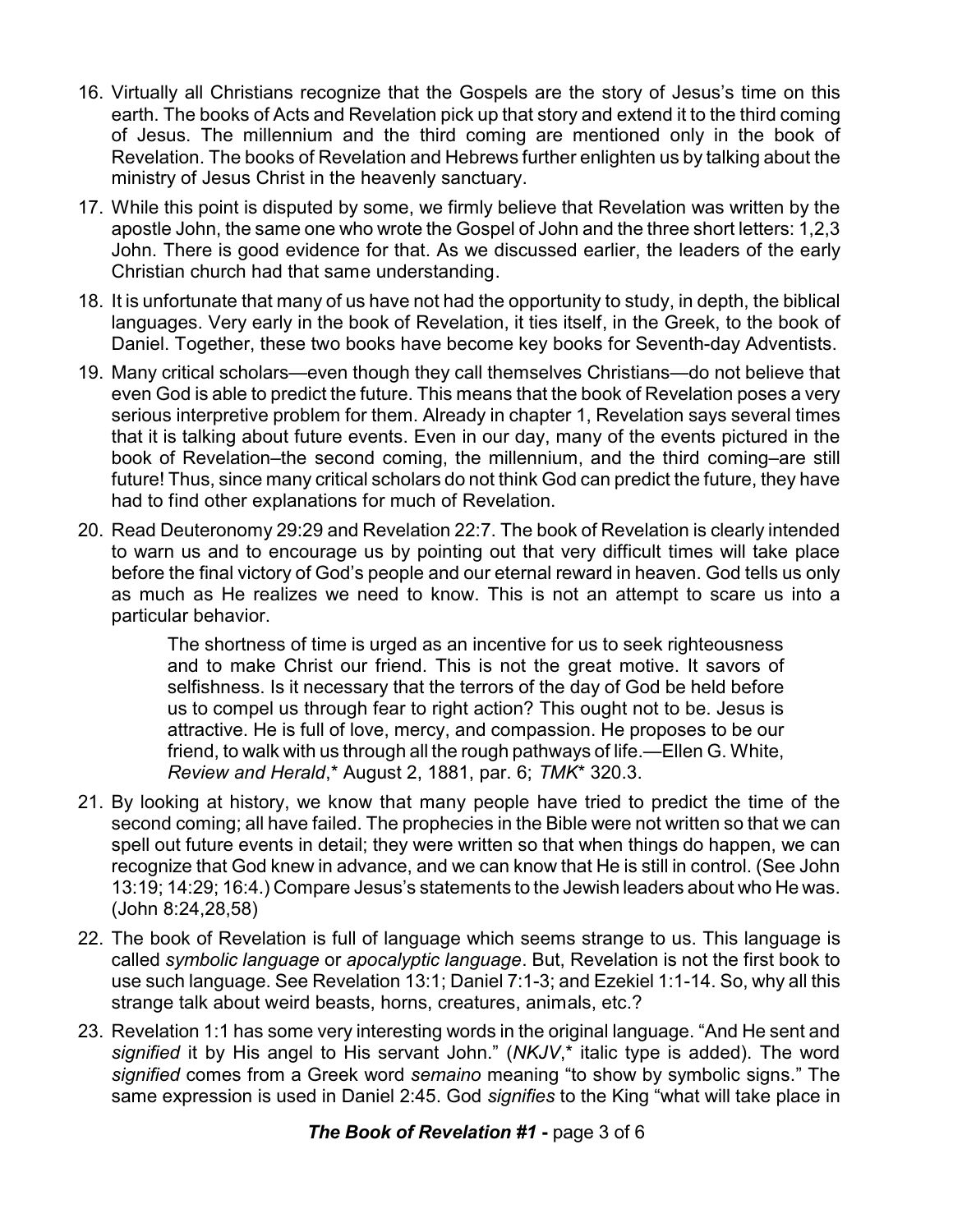the future." So, John was doing his best to describe in human language and through the use of symbols what he had seen in vision.

**Thus, for the most part, the language used to describe Revelation's prophecies must not be interpreted literally. As a rule, the reading of the Bible, in general, presupposes a literal understanding of the text (unless the text points to intended symbolism). But when we read Revelation–unless the text points to a literal meaning–we need to interpret it symbolically. While the scenes and events predicted are real, they usually were expressed in symbolic language.**

Keeping in mind the largely symbolic character of Revelation will safeguard us against distorting the prophetic message. **In trying to determine the meaning of the symbols used in the book, we must be careful not to impose on the text a meaning that comes out of human imagination or the current meanings of those symbols in our culture. Instead, we must go to the Bible and to the symbols found in its pages in order to understand the symbols in the book of Revelation***.*—*Adult Sabbath School Bible Study Guide*\* for Tuesday, January 1. [Bold type is added.]

- 24. In fact, as suggested earlier, a careful reading of the Old Testament and comparing it with the book of Revelation will reveal that almost all of the symbols used in Revelation were previously used somewhere in the Old Testament. This is a strong hint to us that God has a panoramic view of the great controversy from beginning to end.
- 25. John's greeting in Revelation 1:11 pointed out the churches to whom he initially addressed this letter. His greeting was similar in form to a greeting given by Paul in Romans 1:7. (Compare Revelation 1:4-5 and Romans 1:7.) The word *charis* translated as *grace* is a Christian Greek greeting; the word translated *peace* or *well-being* comes from the Hebrew greeting *Shalom*.
- 26. John went on to specifically mention the three Members of the Godhead as sending greetings. Revelation 1:8 and Revelation 4:8 speak of "the Lord God Almighty, who *is*, who *was*, and who *is to come*."—*Good News Bible*.\* [Italic type is added.] It is important to notice that the expression *is to come* means a literal coming, not just a future event.
- 27. The Holy Spirit is referred to as the "seven Spirits of God." (Compare Revelation 4:5 and Revelation 5:6.) As students of Scripture will recognize, the number seven is a number implying completeness. In this case, it was talking about the Holy Spirit's witness to all seven churches. The seven Spirits are also called "the seven lamps," (Revelation 4:5) and "the seven eyes of the Lamb." (Revelation 5:6)
- 28. Jesus Himself is identified by three different titles: (1) The faithful Witness, (2) the Firstborn from the dead, and (3) the Ruler over the kings of the earth. (Revelation 1:5, *NKJV*) These titles clearly refer to His death on the cross, His resurrection, and His reign in heaven.
- 29. Read Revelation 1:5-6. The expression *He loves us* in Revelation 1:5 is in a Greek form which has no beginning or ending. God's love for us is past, present, and future. More than that, He has released us from our sins. Again, the Greek form of the verb suggests that is a completed act. It is God's plan to take us to heaven and seat us on thrones as citizens of heaven beside Jesus Christ Himself. (Ephesians 2:6; Philippians 3:20)

## *The Book of Revelation #1* **-** page 4 of 6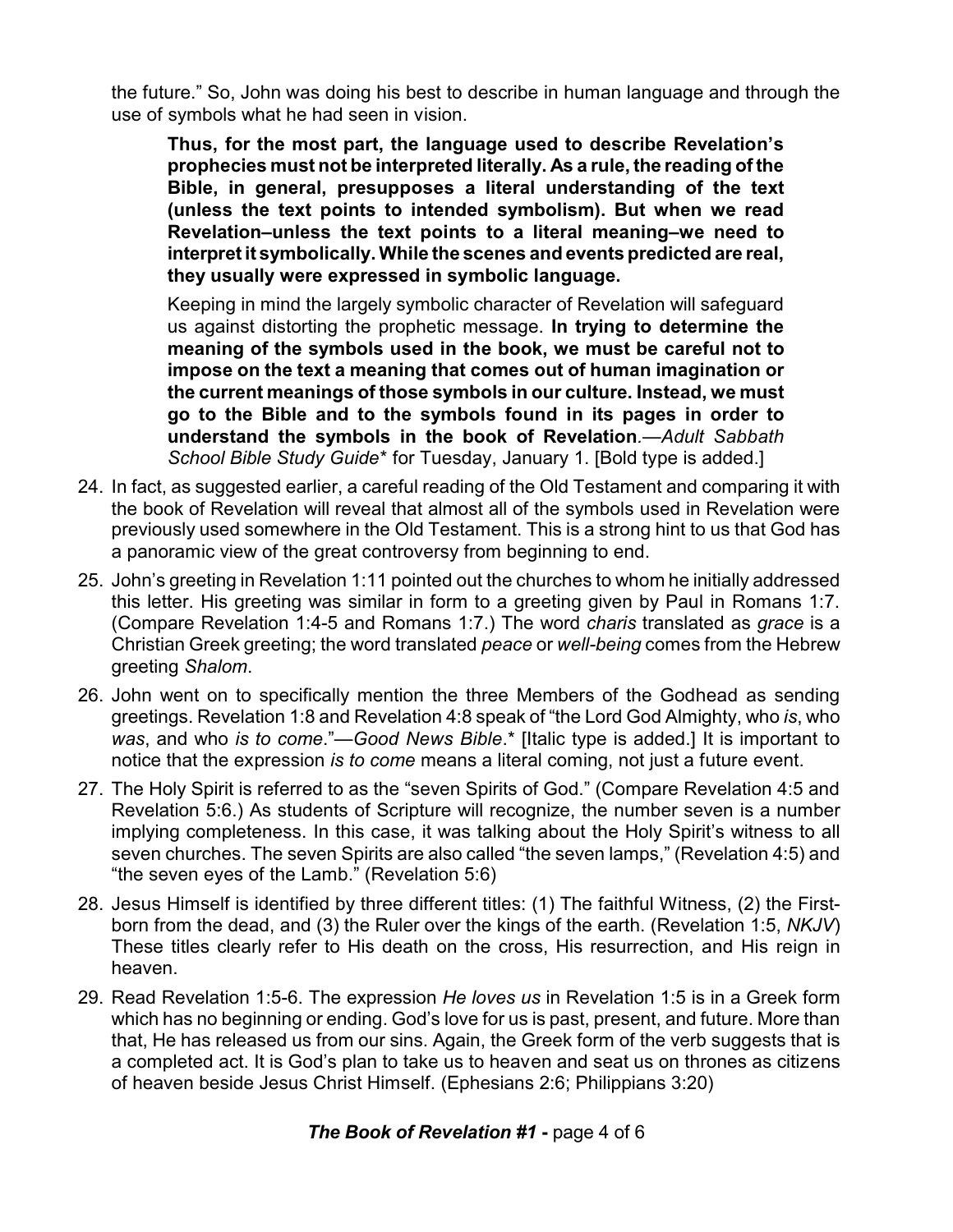30. Read Revelation 1:7-8; 22:7,12,20. Compare Daniel 7:13-14; Zechariah 12:10; and Matthew 24:30. Clearly, Revelation 1:7-8 is intended to be a summary of what Daniel, Zechariah, and Matthew had already said. Jesus Christ will come back as a literal, visible, personal Jesus. All through the book of Revelation, we will see clear indications that the future God plans for us comes when He returns to this earth as the King of the universe.

> More than eighteen hundred years have passed since the Saviour gave the promise of his coming. Throughout the centuries his words have filled with courage the hearts of his faithful ones. The promise has not yet been fulfilled; the Life-giver's voice has not yet called the sleeping saints from their graves; but none the less sure is the word that has been spoken. In his own time God will fulfill his word. Shall any become weary now? Shall we lose our hold on faith when we are so near the eternal world? Shall any say, The city is a great way off?--No, no. A little longer, and we shall see the King in his beauty. A little longer, and he will wipe all tears from our eyes. A little longer, and he will present us "faultless before the presence of his glory with exceeding joy."—Ellen G. White, *The Advent Review and Sabbath Herald*,\* November 13, 1913, par. 18.

- 31. We recognize that a promise is only as valid as the one who made the promise. Could a promise be any more secure than one given by God Himself?
- 32. We have just briefly touched on the book of Revelation. Ellen White had some very strong words to say about the importance of studying the books of Daniel and Revelation.

**When the books of Daniel and Revelation are better understood, believers will have an entirely different religious experience. They will be given such glimpses of the open gates of heaven that heart and mind will be impressed with the character that all must develop in order to realize the blessedness which is to be the reward of the pure in heart.**—Ellen G. White, written January 27, 1900, from "Sunnyside," Cooranbong, NSW, Australia to F. E. Belden, *Review and Herald*, Battle Creek, Michigan; *18MR*\* 24.2; *Testimonies to Ministers*\* 114.3; *FLB*\* 345.3. [Bold type is added.]

33. This revelation was given for the guidance and comfort of the church throughout the Christian dispensation.... A revelation is something revealed. The Lord Himself revealed to His servant the mysteries contained in this book, and He designs that they shall be open to the study of all. Its truths are addressed to those living in the last days of this earth's history, as well as to those living in the days of John. Some of the scenes depicted in this prophecy are in the past, some are now taking place; some bring to view the close of the great conflict between the powers of darkness and the Prince of heaven, and some reveal the triumphs and joys of the redeemed in the earth made new.

> Let none think, because they cannot explain the meaning of every symbol in the Revelation, that it is useless for them to search this book in an effort to know the meaning of the truth it contains. The One who revealed these mysteries to John will give to the diligent searcher for truth a foretaste of heavenly things. Those whose hearts are open to the reception of truth will be enabled to understand its teachings, and will be granted the blessing